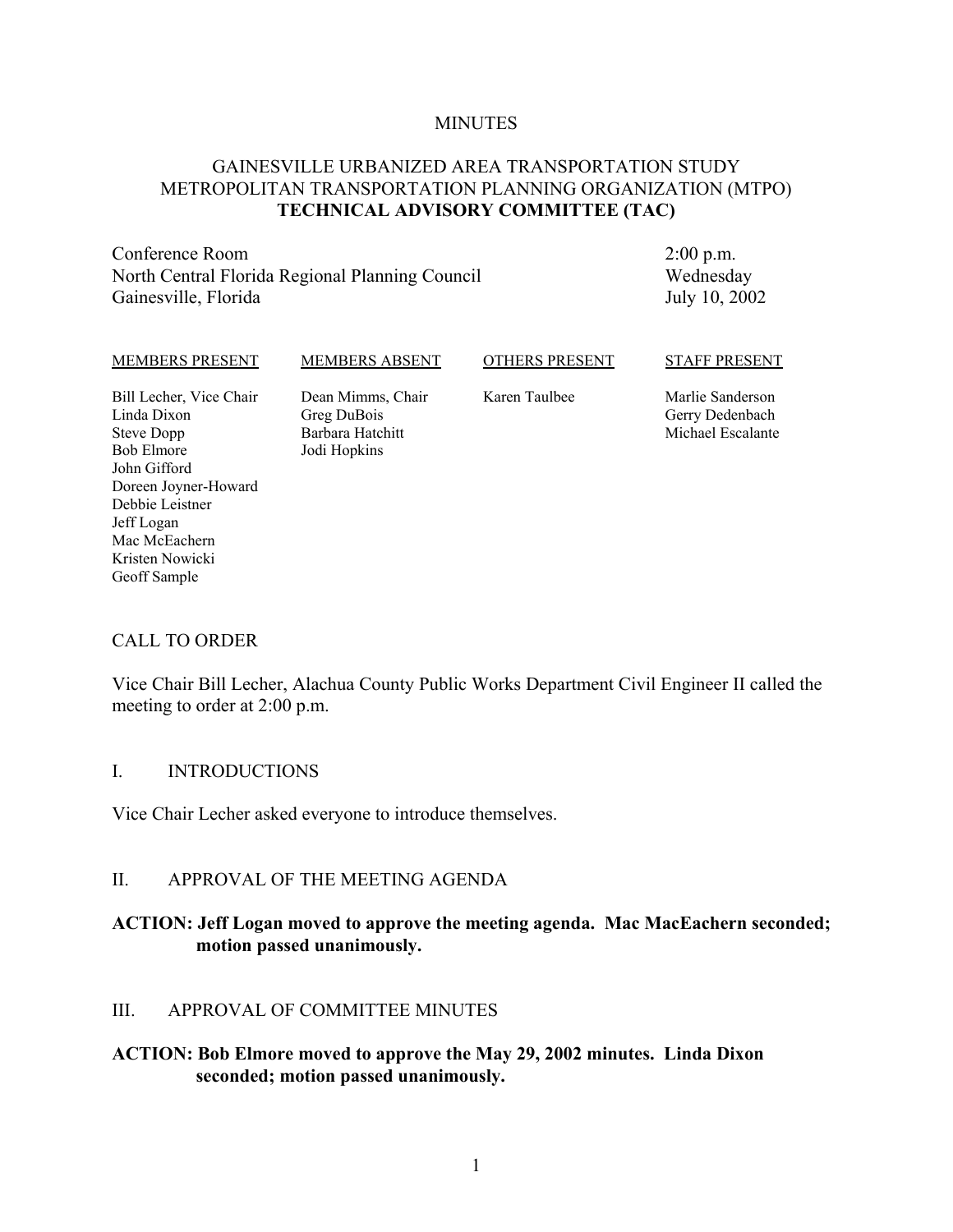# IV. CHAIRMAN'S REPORT

Mr. Gerry Dedenbach, MTPO Senior Transportation Planner, announced that the next MTPO meeting is scheduled for July 18 at 1:30 p.m. in the Jack Durrance Auditorium. He added that there would be a Plan East Gainesville Open House on July 16 at 4:30 p.m. at the Gainesville Technology Enterprise Center. He said that the next TAC meeting is scheduled for July 31.

# V. PROJECT PRIORITY LISTS

Mr. Dedenbach stated that, each year, the MTPO develops recommended transportation priorities for projects that are needed but not currently funded. He said that this information is used by FDOT each fall to develop its Tentative Five Year Work Program. He added that, by Florida Statute, the MTPO's "List of Priority Projects" must be submitted to FDOT by October 1, 2002. He noted that FDOT staff has asked for the MTPO's Fiscal Year 2002 List of Priority Projects as soon as possible so that it may begin development of its Tentative Five Year Work Program. He said that the draft Fiscal Year 2002 List of Priority Projects which includes the recommendations from the ACTST, Alachua County Transportation Disadvantaged Coordinating Board staff, Regional Transit System staff, City of Gainesville and Alachua County Public Works Department staffs and MTPO staff. He discussed the priorities document and answered questions.

Ms. Doreen Joyner-Howard, FDOT Transportation Planner, stated that it is FDOT's understanding that the SR 26 enhancement project is fully funded.

Mr. Marlie Sanderson, MTPO Director of Transportation Planning, discussed the RTS bus purchases with federal Surface Transportation Program (STP) funds in Capacity Modification Priorities and answered questions.

Ms. Joyner-Howard noted that the cost estimate for the purchase of the Hull Road extension right-of-way is \$14,000,000. She discussed the right-of-way issues and answered questions.

# **ACTION: Jeff Logan moved to recommend that the MTPO approve the draft Table 1 Fiscal Year 2002 Capacity Modification Priorities. Mac McEachern seconded, motion passed unanimously.**

# **ACTION: Linda Dixon moved to recommend that the MTPO to approve a revised draft Table 2 Fiscal Year 2002 Enhancement Priorities-**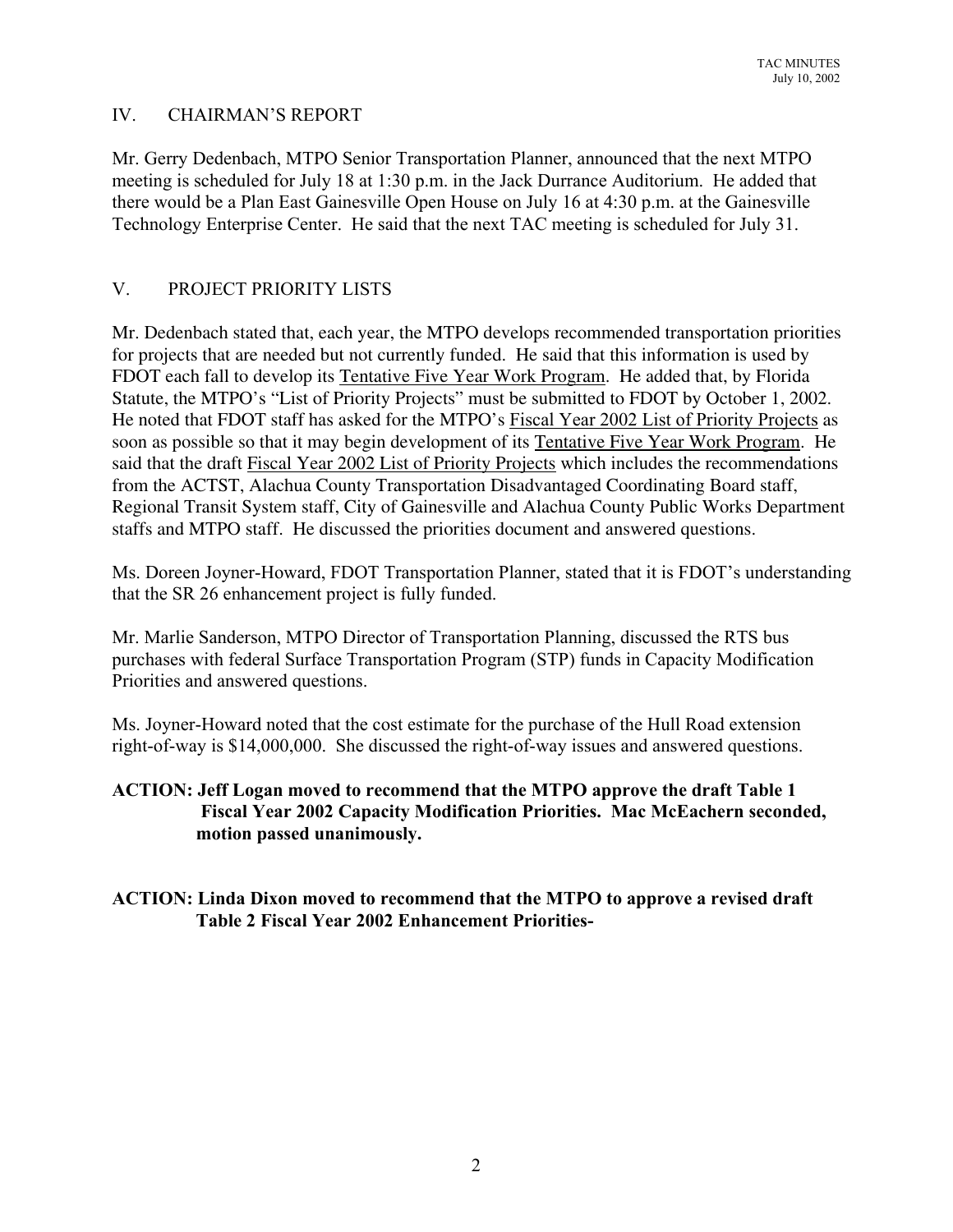| <b>NUMBER</b>  | <b>PROJECT</b>                            | <b>LOCATION</b>                                                  | <b>DESCRIPTION</b>                                                                                                                                                                                                           |
|----------------|-------------------------------------------|------------------------------------------------------------------|------------------------------------------------------------------------------------------------------------------------------------------------------------------------------------------------------------------------------|
| $\mathbf{1}$   | $SW 20th$ Avenue                          | FM: Tower Road<br>TO: SW 43 <sup>rd</sup> Street                 | Add sidewalks, consistent with the<br>Tower Road/SW 24 <sup>th</sup> Avenue<br>Charrette Project and that the project<br>be constructed consistent with the<br>Alachua County adopted guidelines<br>for the project corridor |
| $\overline{c}$ | $SW 23rd$ Terrace                         | FM: Williston Road<br>TO: Archer Road                            | Construct shared-use path                                                                                                                                                                                                    |
| 3              | North Alachua Rail-Trail                  | FM: NW 53rd Avenue<br><b>TO: US 441</b>                          | Construct shared-use path on GRU-<br>owned right-of-way                                                                                                                                                                      |
| $\overline{4}$ | N 53 <sup>rd</sup> Avenue Corridor Trail  | FM: NW 34 <sup>th</sup> Street<br>TO: Waldo Road                 | Construct shared-use path on GRU-<br>owned right-of-way (County applied<br>for enhancement eligibility in 1993)                                                                                                              |
| 5              | Waldo Road                                | FM: NE 47 <sup>th</sup> Boulevard<br>TO: $NE 53rd$ Avenue        | Construct shared-use path                                                                                                                                                                                                    |
| 6              | NE 15 <sup>th</sup> Street Corridor Trail | FM: NE 53 <sup>rd</sup> Avenue<br>TO: Waldo Road                 | Construct shared-use path on GRU-<br>owned right-of-way                                                                                                                                                                      |
| $\overline{7}$ | E University Avenue                       | FM: E 2 <sup>nd</sup> Street<br>TO: Waldo Road                   | Construct pedestrian refuge islands<br>and landscaped medians                                                                                                                                                                |
| $\mathbf{8}$   | $S$ $2nd$ Avenue                          | FM: SW 13 <sup>th</sup> Street<br>TO: SE 7 <sup>th</sup> Street  | Construct landscaped medians                                                                                                                                                                                                 |
| 9              | $SE$ 21 <sup>st</sup> Avenue              | FM: SE 27 <sup>th</sup> Street<br>TO: SE 35 <sup>th</sup> Street | Add sidewalks and bus bays                                                                                                                                                                                                   |
| 10             | Village Drive                             | FM: Museum Road<br>TO: $SW 2nd$ Avenue                           | Install sidewalks                                                                                                                                                                                                            |

**Jeff Logan seconded, motion passed unanimously.**

- **ACTION: Jeff Logan moved to recommend that the MTPO approve the draft Table 3 Fiscal Year 2002 Public Transportation Priorities. Linda Dixon seconded, motion passed unanimously.**
- **ACTION: Linda Dixon moved to recommend that the MTPO approve the draft Table 4 Fiscal Year 2002 Safety Priorities. Jeff Logan seconded, motion passed unanimously.**
- **ACTION: Jeff Logan moved to recommend that the MTPO approve the draft Table 5 Fiscal Year 2002 Traffic Operations Priorities. Linda Dixon seconded, motion passed unanimously.**
- **ACTION: Jeff Logan moved to recommend that the MTPO approve the draft Table 6 Fiscal Year 2002 Transportation Disadvantaged Priorities- Transportation Disadvantaged Trust Funds. Linda Dixon seconded, motion passed unanimously.**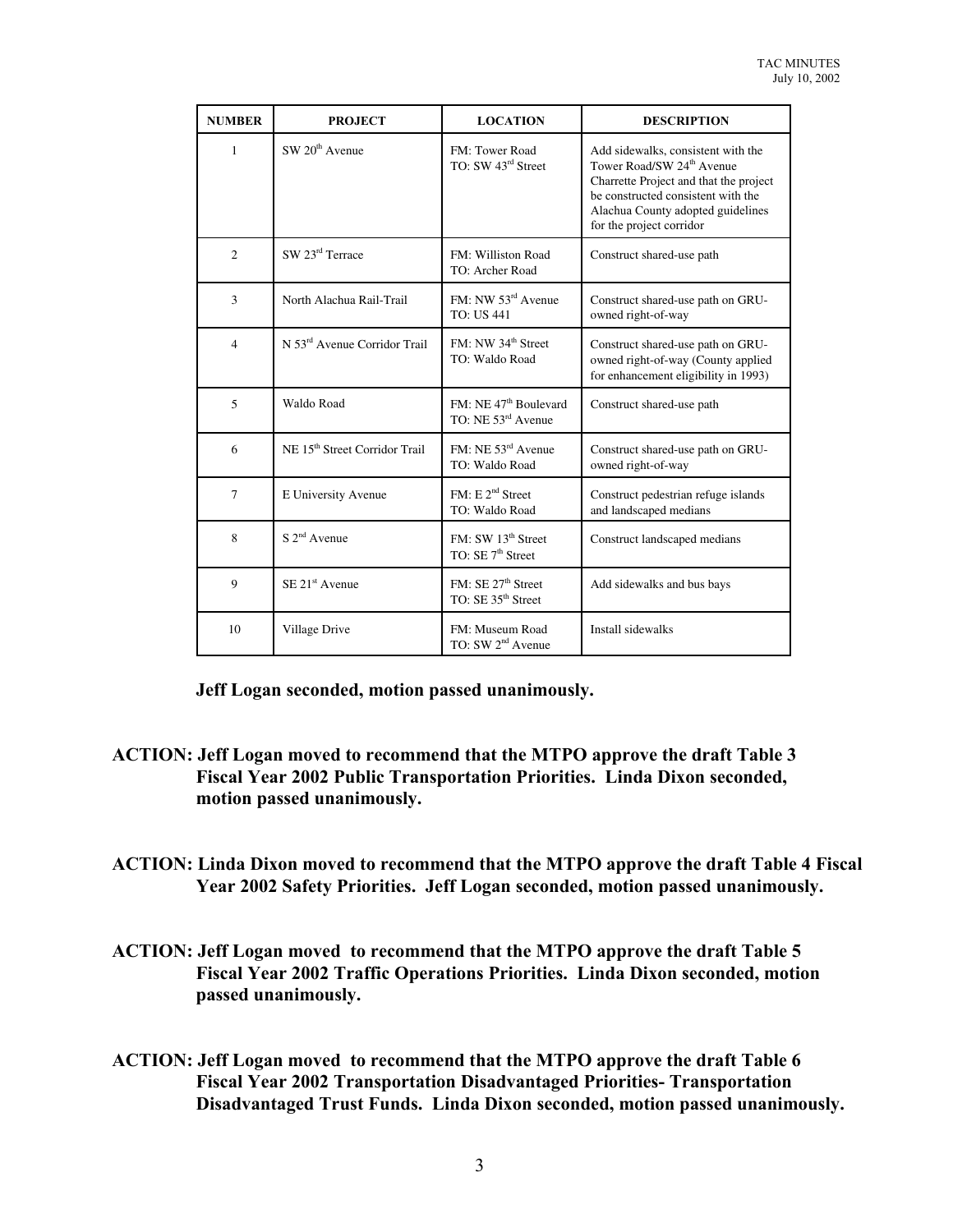TAC MINUTES July 10, 2002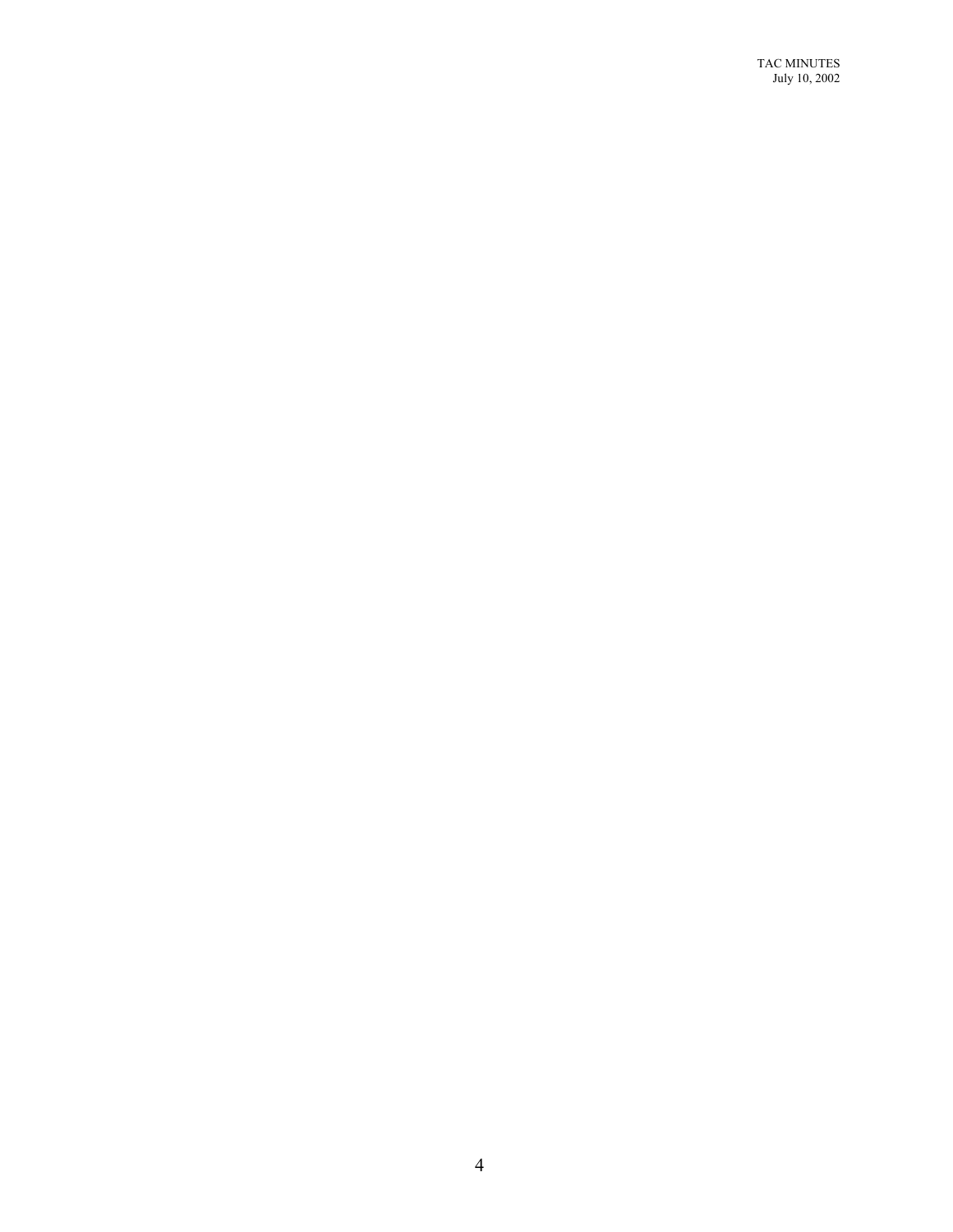# **ACTION: Jeff Logan moved to recommend that the MTPO approve the draft Table 7 Fiscal Year 2002 Transportation Disadvantaged Priorities- Federal Transit Administration Section 5311-Nonurbanized Area Formula Program. Steve Dopp seconded, motion passed unanimously.**

Mr. Dedenbach discussed additional recommendations by:

- 1. the Alachua County Transportation Disadvantaged Coordinating Board staff that requests that the Florida Department of Transportation (FDOT) list as separate line items the purchase of lift-equipped paratransit vans and the purchase of buses with Surface Transportation Program (STP) funds in its Work Program.
- 2. the Alachua Community Traffic Safety Team (ACTST) that supports a project development and environment (PD&E) Study to be conducted for the State Road 26/26A 1-way pair option, and also requests that the MTPO add this as a safety concern. The ACTST supports the State Road 26/26A 1-way pair as the best safety option for bicyclists, pedestrians, and the motoring public which includes private vehicles, transit vehicles, emergency and law enforcement vehicles, and school buses;
- 3. a member of the CAC who requests the installation of the MTPO-approved crosswalk treatment at the signalized intersections of US 441 from SW  $9<sup>th</sup>$  Road to NW  $10<sup>th</sup>$  Avenue.

Mr. Jeff Logan, Regional Transit System Director and Ms. Joyner-Howard discussed the purchase of lift-equipped van with STP funding as a separate item in the TIP and answered questions.

**It was a consensus of the TAC to recommend that the MTPO request that FDOT modify the project description in the FDOT Work Program for FIN # 4048331 to include the purchase of lift-equipped vans for each year in the TIP.**

- ACTION: Linda Dixon moved to recommend that the MTPO allocate funding for a SW 16<sup>th</sup> **Avenue/Archer Road Area charrette when the Plan East Gainesville project is completed. Jeff Logan seconded, motion passed unanimously.**
- **ACTION: Jeff Logan moved to recommend that the MTPO approve the draft List of Priority Projects document incorporating the previous changes. Linda Dixon seconded, motion passed unanimously.**

# VI. INFORMATION ITEMS

There was no discussion of the information items.